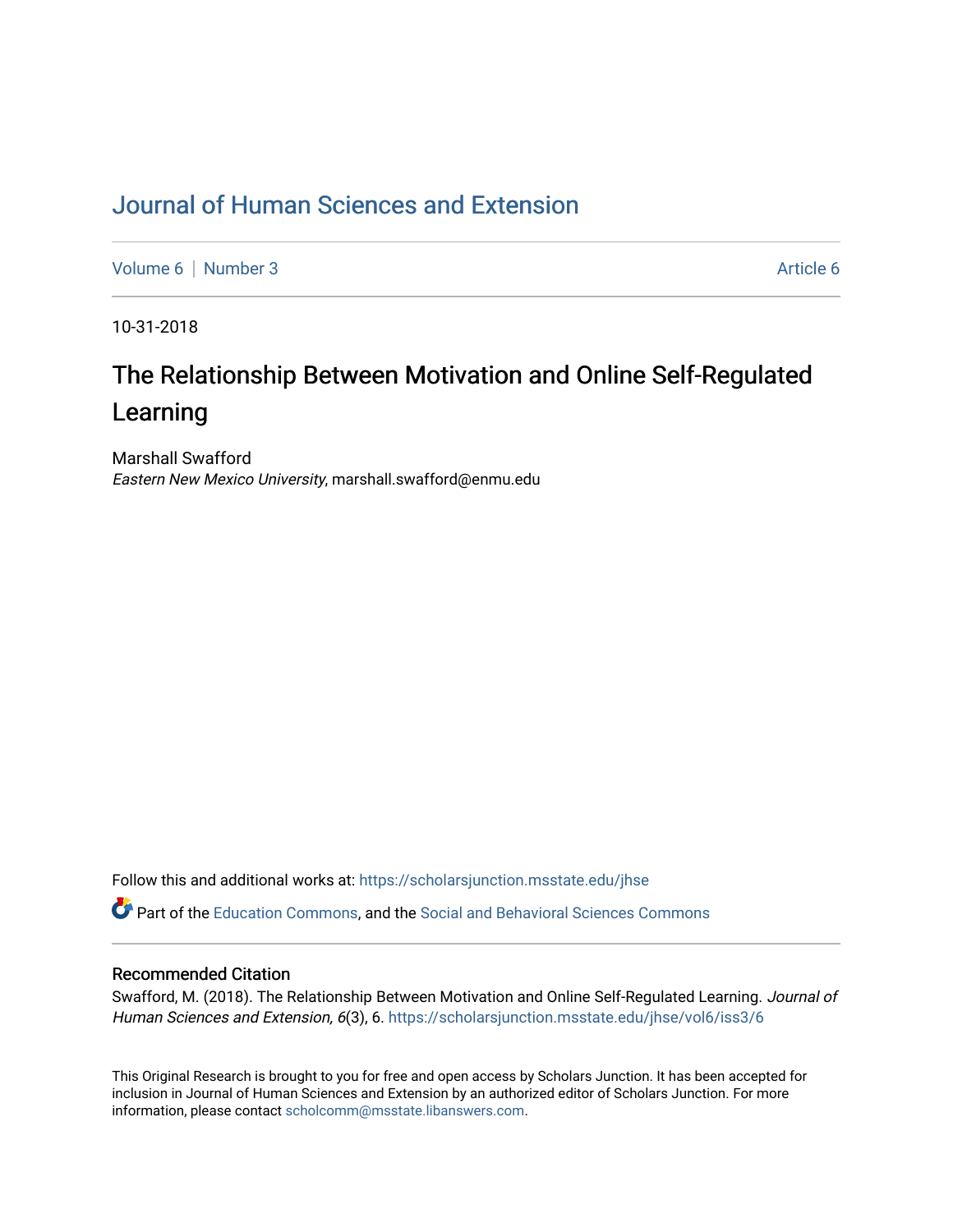# **The Relationship Between Motivation and Online Self-Regulated Learning**

## **Marshall Swafford**

*Eastern New Mexico University*

*Success in online learning environments is dependent upon students' abilities to manage their own learning. The self-regulated learning practices of goal setting, environment structuring, task strategies, self-evaluation, time management, and help seeking are developed through experience and motivation. This study sought to determine the levels of self-regulated learning and identify the motivation constructs that correlated to the levels of selfregulated learning of students in an online agriculture dual enrollment course. Students had the highest self-regulation in the areas of goal setting and environment structuring. The lowest online learning self-regulation was in help seeking. Task value was the motivation construct receiving the highest mean score, while test anxiety received the lowest score. Relationships between online self-regulated learning and the motivation constructs of task value, self-efficacy, intrinsic motivation, extrinsic motivation, control beliefs, and test anxiety were statistically significant. Faculty in online courses are encouraged to aid in the development of help seeking, time management, and meta-analysis strategies. Faculty are also encouraged to incorporate valuable tasks within the online curriculum to increase students' motivation to learn. Course developers are encouraged to incorporate problem-based learning, authentic assessments, and team-based learning approaches to better engage students. Research should continue to investigate these practices as they relate to increasing student motivation.* 

*Keywords:* motivation, online learning, distance education, self-regulated learning

## **Introduction**

Over the past 12 years, the importance of online programming to higher education has evolved. According to Allen and Seaman (2014), in 2002, less than 50% of all higher education institutions indicated online education was vital to their long-term strategy. By 2014, nearly 70% of these institutions described online education as critical. Similarly, the perceptions of online programming have also increased. In 2012, 77% of academic administrators, up from 57% in 2003, indicated learning outcomes in online education were at least the same as face-to-

Direct correspondence to Marshall Swafford at marshall.swafford@enmu.edu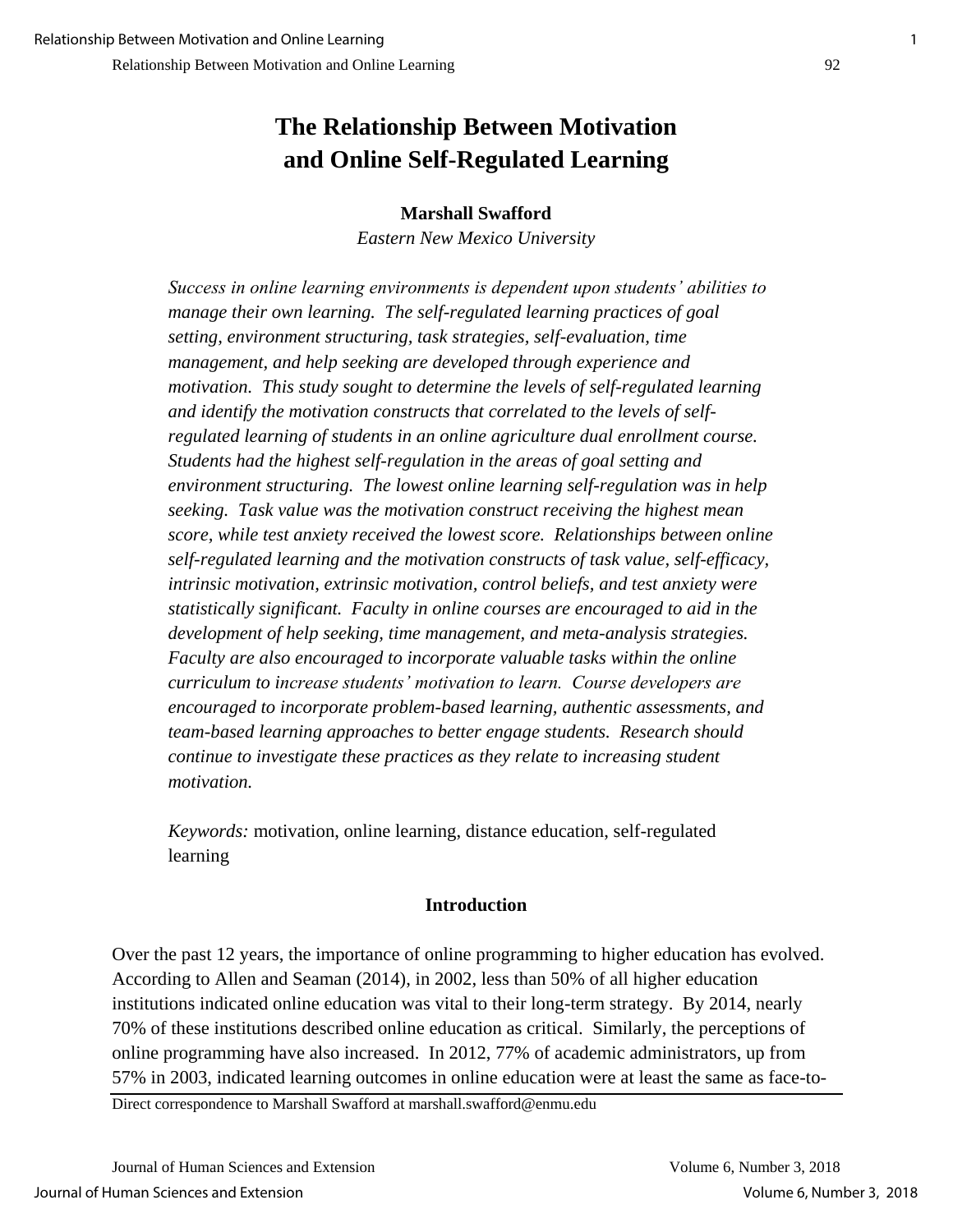face instruction (Allen & Seaman, 2014). Over a similar period, student enrollment in online programs has also increased. In 2014, 28.5% of all postsecondary students were enrolled in at least one distance education course (Snyder, de Bray, & Dillow, 2016). Of the 20 million students registered in postsecondary education programs, 14% were enrolled exclusively in online courses (Snyder et al., 2016).

Students succeed in online courses by managing their own learning through self-regulated practices. Self-regulation is "an active, constructed process whereby learners set goals for their learning and then attempt to monitor, regulate, and control their cognition, motivation, behavior, guided and constrained by their goals, and the contextual factors in the environment" (Pintrich, 2000, p. 453). Self-regulated learning refers to one's ability to understand and control their learning environment (Schraw, Crippen, & Hartley, 2006) and must be developed over time (Chumbley, Haynes, & Hainline, 2015). Students will not be successful in online programs when expected to acquire self-regulated skills without preparation (Artino, 2009; Harrell, 2008).

Successful students in online courses manage their learner autonomy and practice individual responsibility (Andrade & Bunker, 2009; Harrell, 2008). Among online students, Bell (2006) found a relationship between self-regulated learning skills and academic achievement in the online environment. Barnard, Paton, and Lan (2008) found that self-regulated learning behaviors mediate the positive relationship between communication and collaboration in online courses and academic achievement. However, students who are not persistent toward achieving their goals, through irresponsibility, run the risk of attrition in this environment (Hart, 2012). Persistence in online courses, influenced by motivation, enables students to mitigate learning community isolation, which can lead to attrition (Hart, 2012). Along with persistence, perseverance is a predictor of academic achievement within the context of self-regulated learning (Wolters & Hussain, 2015).

Through experience (Chumbley et al., 2015) and preparation, students who can regulate their learning know where and how to acquire the knowledge needed to be successful in the online environment (Cunningham & Billingsley, 2003). According to Mega, Ronconi, and De Beni (2014), self-regulated learning and motivation mediate the effects of student emotions on academic achievement. Successful self-regulators employ critical thinking, take ownership for their learning, and actively participate in the learning process (Chung, 2000). Students who effectively regulate their learning are more likely to find academic success in online programs (Bell, 2006).

Researchers have investigated aspects of student motivation in online programs. Barak, Watted, and Haick (2016) found students in massive open online courses (MOOCs) were motivated intrinsically to learn and participate in online study groups. Hew and Cheung (2014) identified four reasons why students enroll in MOOCs: the desire to extend current knowledge, course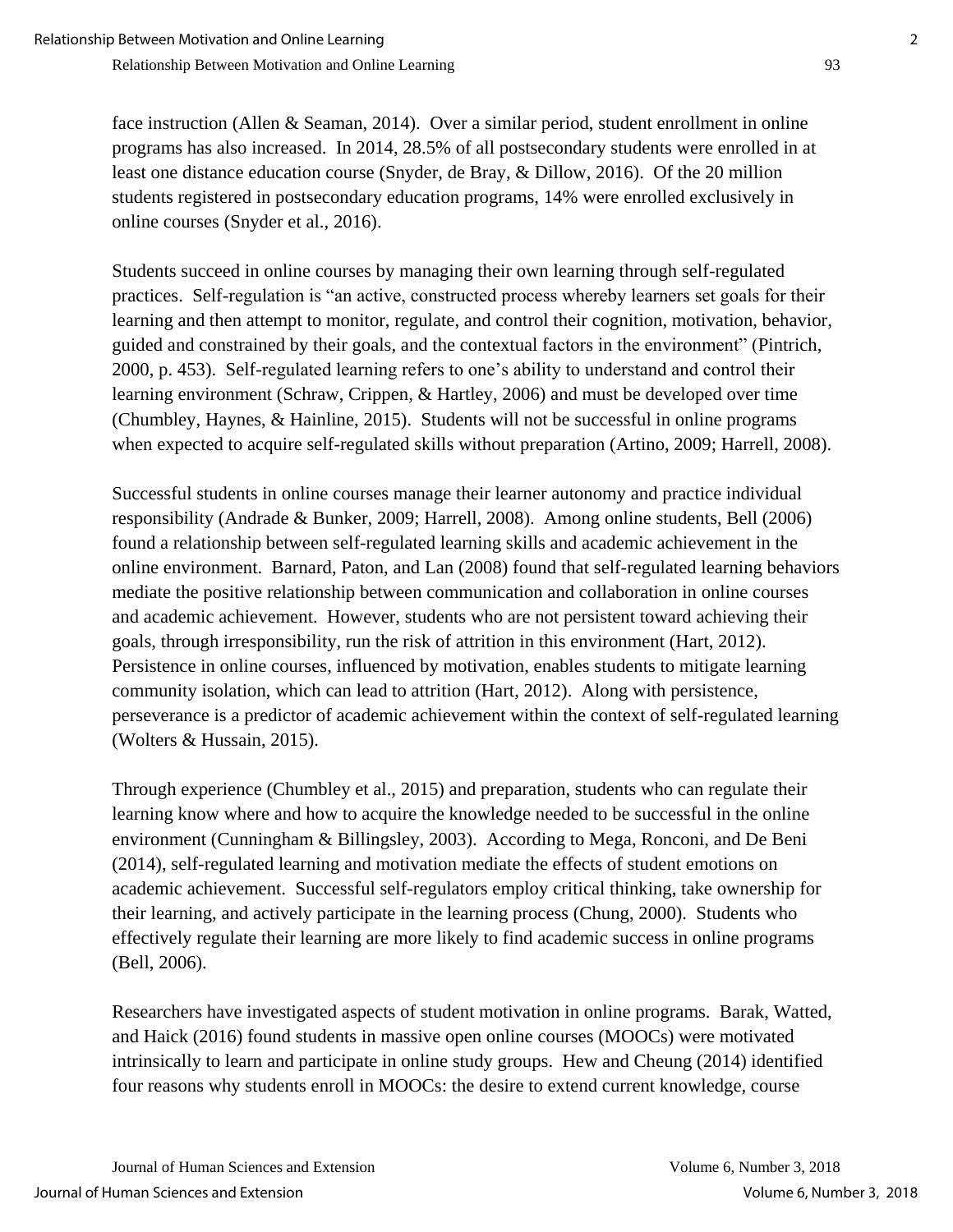intrigue, the challenging nature of the course, and to collect completion certificates. Within the context of learning, Chang et al. (2014) identified a relationship between students' internet selfefficacy and motivation to learn.

Research focusing on the motivation of secondary students in online agriculture courses is limited. However, Swafford, Hagler, and Waller (2016) determined that students enrolled in a hybrid/online dual enrollment agriculture course were more extrinsically motivated than intrinsically. Other studies focused on secondary students have explored the perceptions of motivation relating to participation in online discussions (Hobgood, 2007).

Pintrich, Marx, and Boyle (1993) posited that the interaction between motivation and cognitive, behavioral, and contextual factors affects self-regulated learning. Pintrich and Zusho (2002) identified differences between good and poor self-regulators in several motivational processes. Good self-regulated learners are more likely to set hierarchical goals while also holding process (e.g., strategies for solving problems) and product goals (e.g., making good grades) (Zimmerman, 2000). As motivation appears to be a key component in developing self-regulated learning skills, a need exists to further explore this phenomenon in the online environment.

## **Theoretical Framework**

Self-determination theory (SDT; Deci & Ryan, 1985) served as the framework for this study. SDT is a theory of situated motivation, which is built upon the premise of learner autonomy. The elements of the SDT model of motivation conceptualized for this study are shown in Figure 1.

|                 |            | <b>Extrinsic Types of Motivation</b> |            |                 |  |
|-----------------|------------|--------------------------------------|------------|-----------------|--|
| Amotivation     |            | External                             | Identified |                 |  |
|                 |            | Regulation                           | Regulation |                 |  |
|                 |            | (introjection,                       |            | Intrinsic       |  |
|                 |            | identified                           |            | Motivation      |  |
|                 |            | regulation,                          |            |                 |  |
|                 |            | <i>integration</i> )                 |            |                 |  |
| Quality of      | Non-self-  |                                      |            | Self-determined |  |
| <b>Behavior</b> | determined |                                      |            |                 |  |

*Figure 1. Elements of the Self-Determined Theory (SDT) Model*

*Note:* Adapted from Hartnett, St. George, & Dron (2011).

SDT posits that all humans desire to be autonomous as well as to feel capable and connected to others in relation to their environment. Ryan and Deci (2000) stated that more autonomous forms of motivation are promoted if environmental conditions support an individual's autonomy.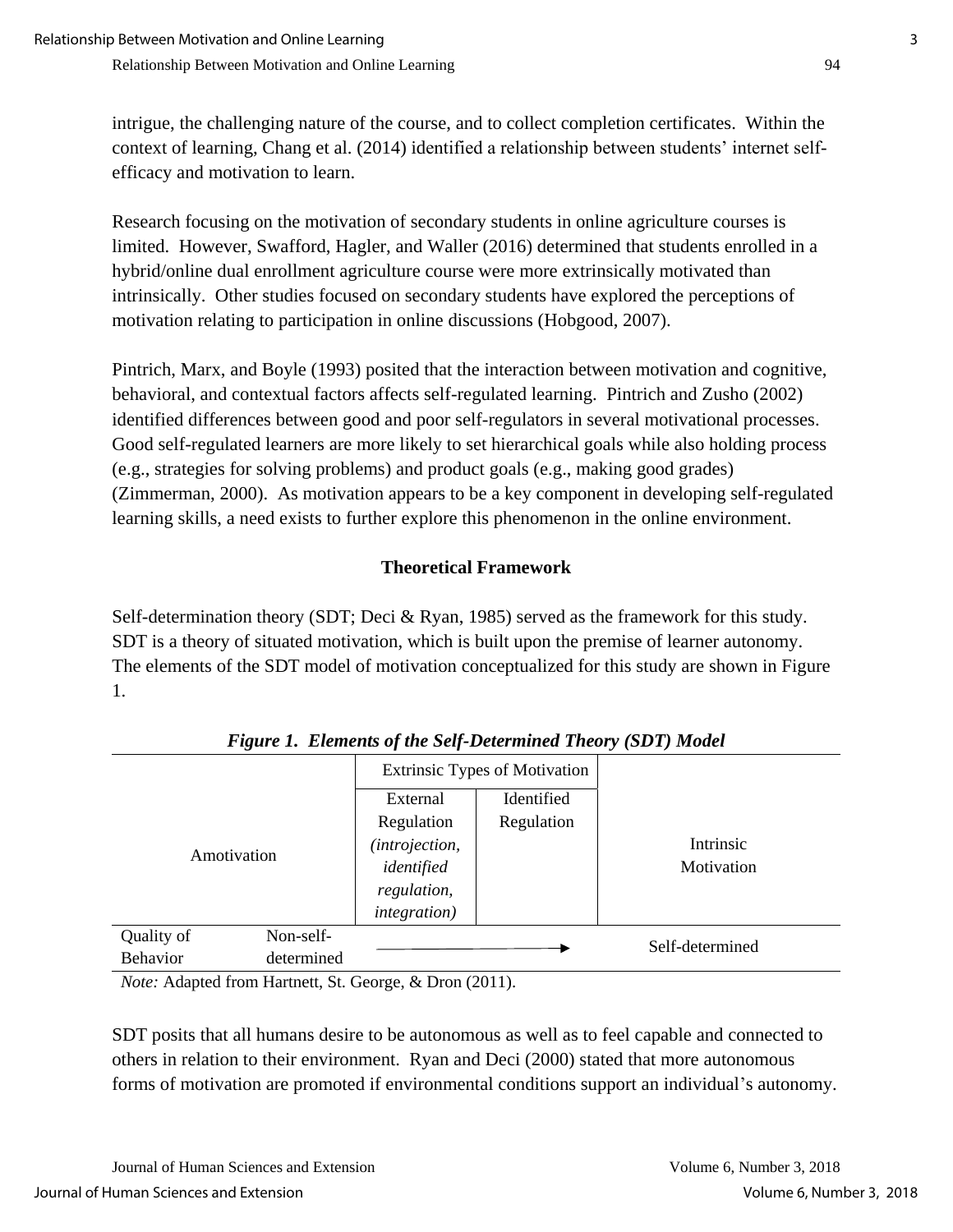*Intrinsically motivated* students are driven to perform because the reward lies in the activity (Deci, Koestner, & Ryan, 2001). Conversely, *extrinsically motivated* students undertake activities for reasons outside of the activity, including good grades, avoidance of negative consequences, or the perceived value of the task (Ryan & Deci, 2000). However, external factors of motivation can vary, and therefore, different types of extrinsic motivations exist.

Conceptually, motivation is not dichotomous, as SDT includes the idea of *amotivation* or the lack of motivation or intention to act. According to SDT, amotivated individuals may not act due to low self-efficacy (Bandura, 1997), the belief that their actions will not affect the outcome (Peterson, Maier, & Seligman, 1993), or a perceived low value of the task to be undertaken.

Within the continuum of motivation, four patterns of extrinsic motivation have been identified (Hartnett, St. George, & Dron, 2011). *External regulation* refers to the type of motivation where individuals are responsive to threats or the offer of rewards. Students who engage in activities because they believe others expect them to are motivated by *introjection*. *Identified regulation* is associated with student behaviors based on the individuals' perceived task value. This pattern is considered external, as the utility of the task and the end product is more valuable than the enjoyment of the behavior (Brophy, 2008). *Integration* is the final type of extrinsic motivation "where learners engage in the activity because of its significance to their sense of self" (Hartnett et al., 2011, p. 23).

## **Purpose/Objectives**

The purpose of this research study was to describe the relationship between learner motivation and self-regulated learning within secondary students in an online dual enrollment agriculture course. The specific research objectives of this study were to

- 1. Determine the levels of online self-regulated learning of students enrolled in an online agriculture dual-enrollment course,
- 2. Describe the level of self-identification by the students enrolled in an online agriculture dual-enrollment course with each of the motivation constructs (intrinsic goal orientation, extrinsic goal orientation, task value, control of learning beliefs, selfefficacy for learning and performance, and test anxiety) as a motivator for them in this class, and
- 3. Describe the strengths of the relationships between each of the motivation constructs and students' online self-regulated learning scores.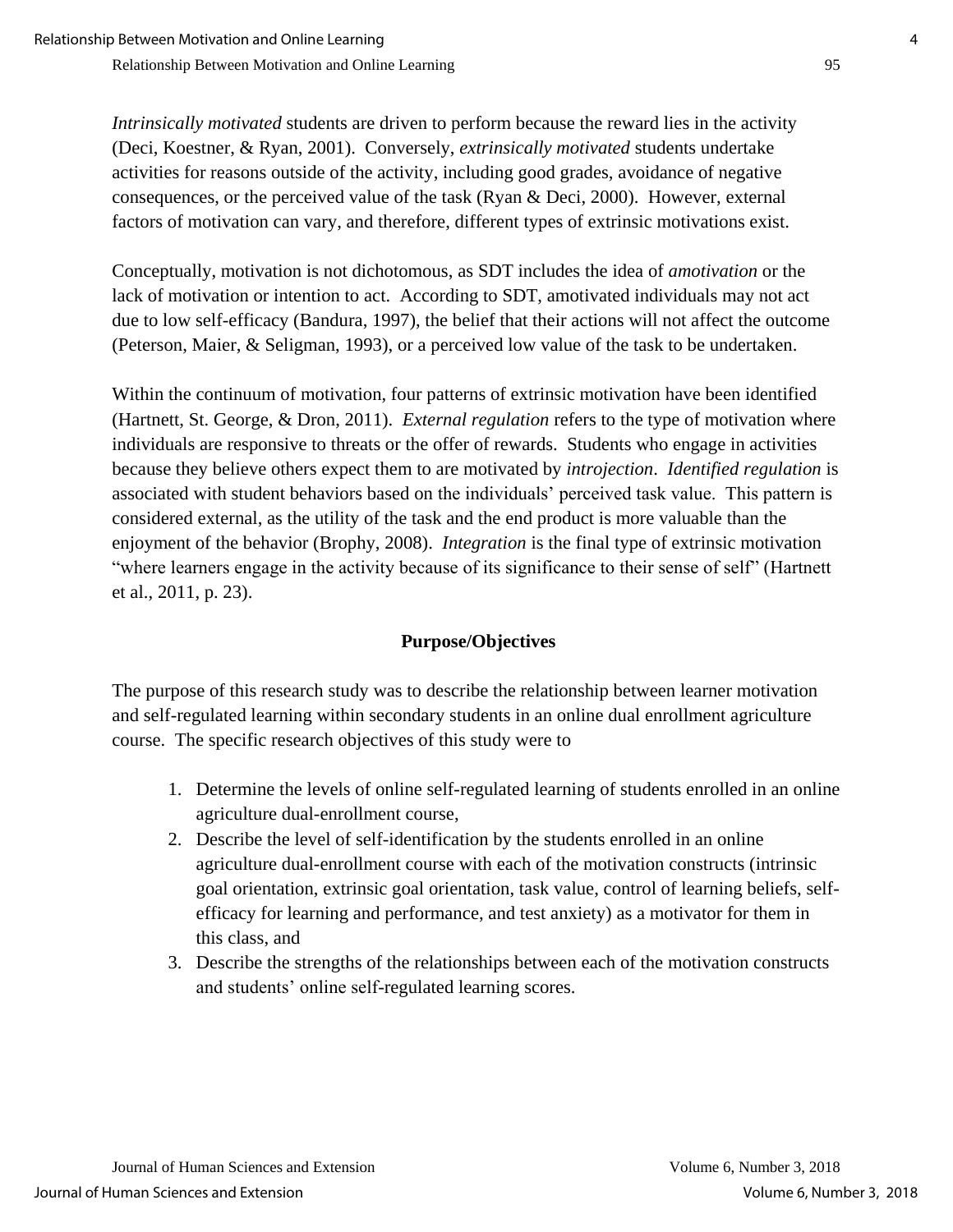### **Methods**

This study was a descriptive correlational study utilizing results from an online survey.

### **Participants**

The participants in the study were all secondary students enrolled in an online/hybrid introductory horticulture dual-enrollment course  $(N = 153)$  during the Fall 2016 semester. The students engaged in laboratory activities in class with their secondary agriculture instructor and completed all assessments (tests, quizzes, discussion posts, final projects) online. Table 1 illustrates the demographic characteristics of the students enrolled in the course.

| Characteristic  | $\boldsymbol{N}$ | $\frac{0}{0}$ |
|-----------------|------------------|---------------|
| Gender          |                  |               |
| Female          | 74               | 57            |
| Male            | 56               | 43            |
| Academic Level  |                  |               |
| Sophomore       | 31               | 24            |
| Junior          | 42               | 32            |
| Senior          | 57               | 44            |
| Race            |                  |               |
| Native American | 57               | 44            |
| White           | 43               | 33            |
| Hispanic        | 30               | 23            |

*Table 1. Student Demographic Characteristics*

### **Survey Instruments**

Data were collected with an online survey, during the last week of instruction, through a link within the course learning management system. Of the 153 students enrolled in the course, 130 completed the survey for a final response rate of 85%.

**Self-regulated learning.** Self-regulated learning was measured using a short form of the Online Self-Regulated Learning Questionnaire (OSLQ; Barnard, Lan, To, Patton, & Lai, 2009). The OSLQ-short form is a 5-point, 24-item Likert-type instrument with response choices ranging from *strongly disagree* (1) to *strongly agree* (5). Higher scores on this scale indicate better selfregulation in online learning (Barnard et al., 2008). The OSLQ consists of six constructs of selfregulation in online learning: environment structuring, goal setting, time management, help seeking, task strategies, and self-evaluation.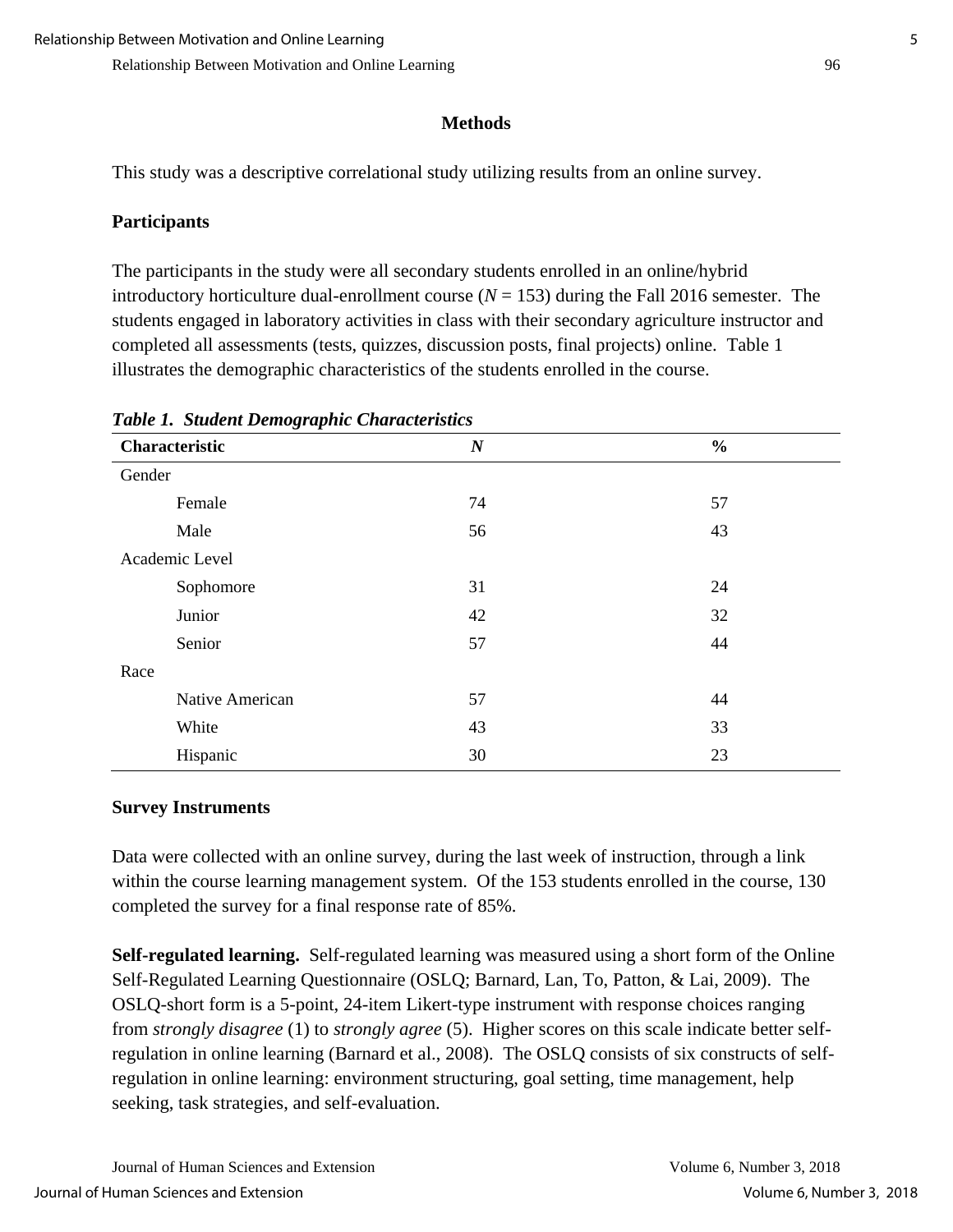Validity of the OSLQ has been established with previous studies where it has been used to investigate students' self-regulated learning in online and blended courses (Barnard et al., 2009). The internal consistency for this instrument, a proxy for instrument reliability, represented by Cronbach's alphas ( $\alpha$ ) has been reported as  $\alpha$  = .90 (Barnard et al., 2009). Nunnally (1978) suggested that Cronbach's alpha values exceeding .70 are acceptable when used in social science research. Table 2 illustrates the Cronbach's alpha values of the six constructs of the OSLQ when used in blended or hybrid courses (Barnard et al., 2009).

| <b>OSLQ Construct</b>          | <b>Cronbach's Alpha Reliability Coefficient</b> |
|--------------------------------|-------------------------------------------------|
| <b>Environment Structuring</b> | .92                                             |
| <b>Goal Setting</b>            | .95                                             |
| Time Management                | .87                                             |
| Help Seeking                   | .96                                             |
| <b>Task Strategies</b>         | .93                                             |
| Self-Evaluation                | .94                                             |

*Table 2. Internal Factor Reliability of the Online Self-Regulated Learning Questionnaire (OSLQ) as Reported by Barnard et al. (2009)*

*Note:* Responses on a 5-point scale of 1 = *Strongly Disagree*, 2 = *Disagree*, 3 = *Neither Agree nor Disagree*, 4 = *Agree*, 5 = *Strongly Agree.*

Due to the hybrid nature of the course, students were directed to indicate their levels of selfregulation regarding the educational content in the online portion of the course separately from in-class laboratory activities. Table 3 shows the Cronbach's alpha values of the OSLQ based on the *post hoc* internal factor reliability analyses of the OSLQ conducted in this study.

*Table 3. Internal Factor Reliability of the Online Self-Regulated Learning Questionnaire (OSLQ) Calculated Post Hoc in This Study*

| <b>OSLQ Construct</b>          | <b>Cronbach's Alpha Reliability Coefficient</b> |
|--------------------------------|-------------------------------------------------|
| <b>Environment Structuring</b> | .90                                             |
| <b>Goal Setting</b>            | .94                                             |
| Time Management                | .87                                             |
| Help Seeking                   | .90                                             |
| <b>Task Strategies</b>         | .87                                             |
| Self-Evaluation                | .90                                             |

*Note:* Responses on a 5-point scale of 1 = *Strongly Disagree*, 2 = *Disagree*, 3 = *Neither Agree nor Disagree*, 4 = *Agree*, 5 = *Strongly Agree.*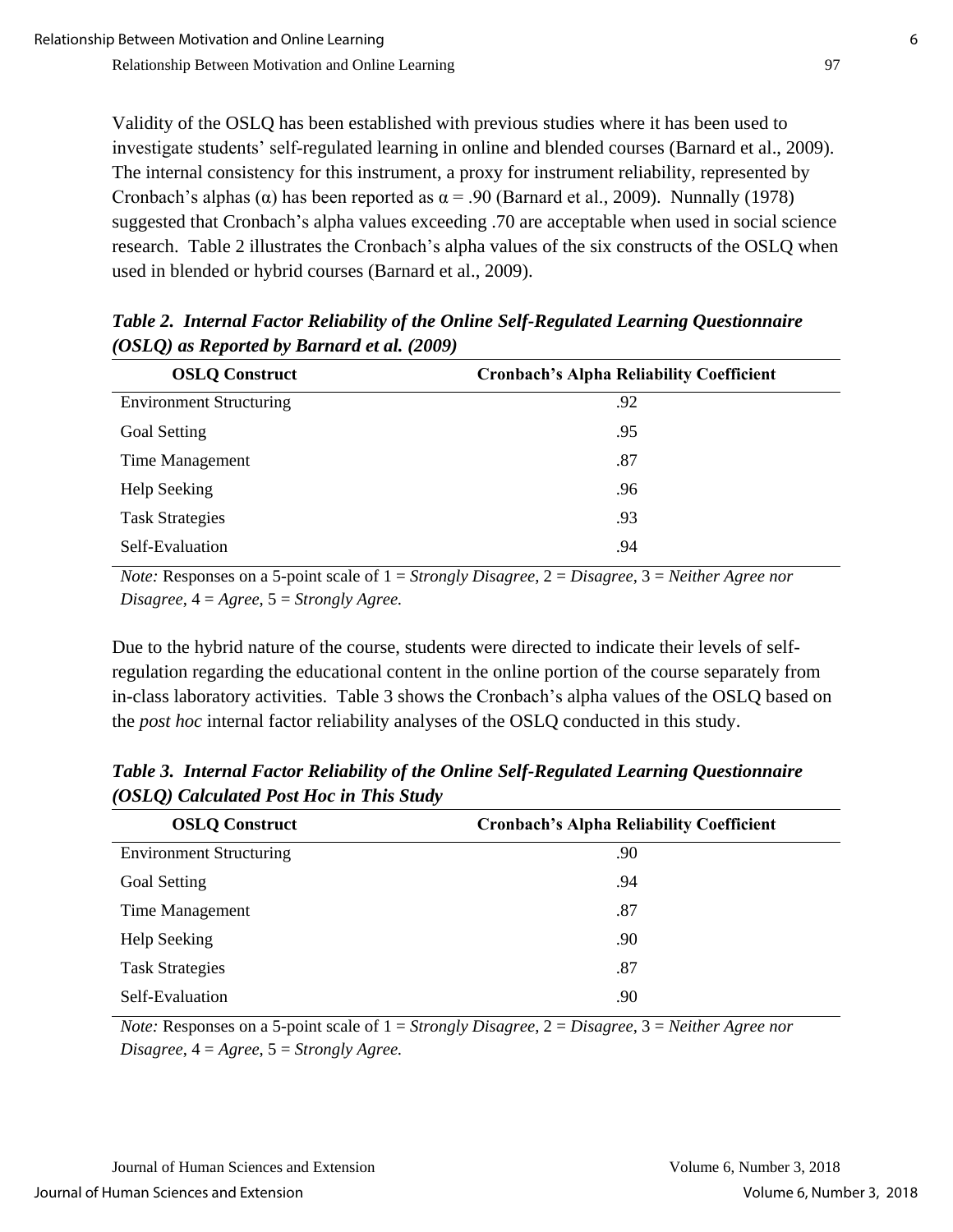**Student motivation.** The motivation scales of the Motivated Strategies for Learning Questionnaire (MSLQ) (Pintrich, Smith, Garcia, & McKeachie, 1991) were used to measure student motivation. The six motivation scales of the larger instrument include 31 items in a 7 point Likert-type format with response choices ranging from *not at all true of me* (1) to *very true of me* (7). The motivation scales of the MSLQ included in this study consist of six constructs of motivation: intrinsic goal orientation, extrinsic goal orientation, task value, control of learning beliefs, self-efficacy for learning and performance, and test anxiety. Table 4 illustrates the Cronbach's alpha values of the MSLQ motivation scales as identified by Pintrich et al. (1991).

| <b>MSLQ Scale</b>                          | <b>Cronbach's Alpha Reliability Coefficient</b> |
|--------------------------------------------|-------------------------------------------------|
| Self-Efficacy for Learning and Performance | .93                                             |
| <b>Task Value</b>                          | .90                                             |
| <b>Test Anxiety</b>                        | .80                                             |
| <b>Intrinsic Goal Orientation</b>          | .74                                             |
| <b>Control of Learning Beliefs</b>         | .68                                             |
| <b>Extrinsic Goal Orientation</b>          | .62                                             |

*Table 4. Internal Factor Reliability of the Motivated Strategies for Learning Questionnaire (MSLQ) Scales as Reported by Pintrich et al. (1991)*

*Note:* Responses on a 7-point scale of 1 = N*ot at All True of Me*, 7 = V*ery True of Me.*

The *post hoc* Cronbach alpha coefficients, based on the results from the current study, representing internal consistency as a proxy for instrument reliability for the MSLQ motivation scales, are shown in Table 5.

*Table 5. Internal Factor Reliability of the Motivated Strategies for Learning Questionnaire (MSLQ) Scales Calculated Post Hoc in This Study*

| <b>MSLQ Scale</b>                          | <b>Cronbach's Alpha Reliability Coefficient</b> |
|--------------------------------------------|-------------------------------------------------|
| Self-Efficacy for Learning and Performance | .93                                             |
| <b>Task Value</b>                          | .91                                             |
| <b>Test Anxiety</b>                        | .80                                             |
| <b>Intrinsic Goal Orientation</b>          | .75                                             |
| <b>Control of Learning Beliefs</b>         | .68                                             |
| <b>Extrinsic Goal Orientation</b>          | .63                                             |

*Note:* Responses on a 7-point scale of 1 = *Not at All True of Me*, 7 = V*ery True of Me.*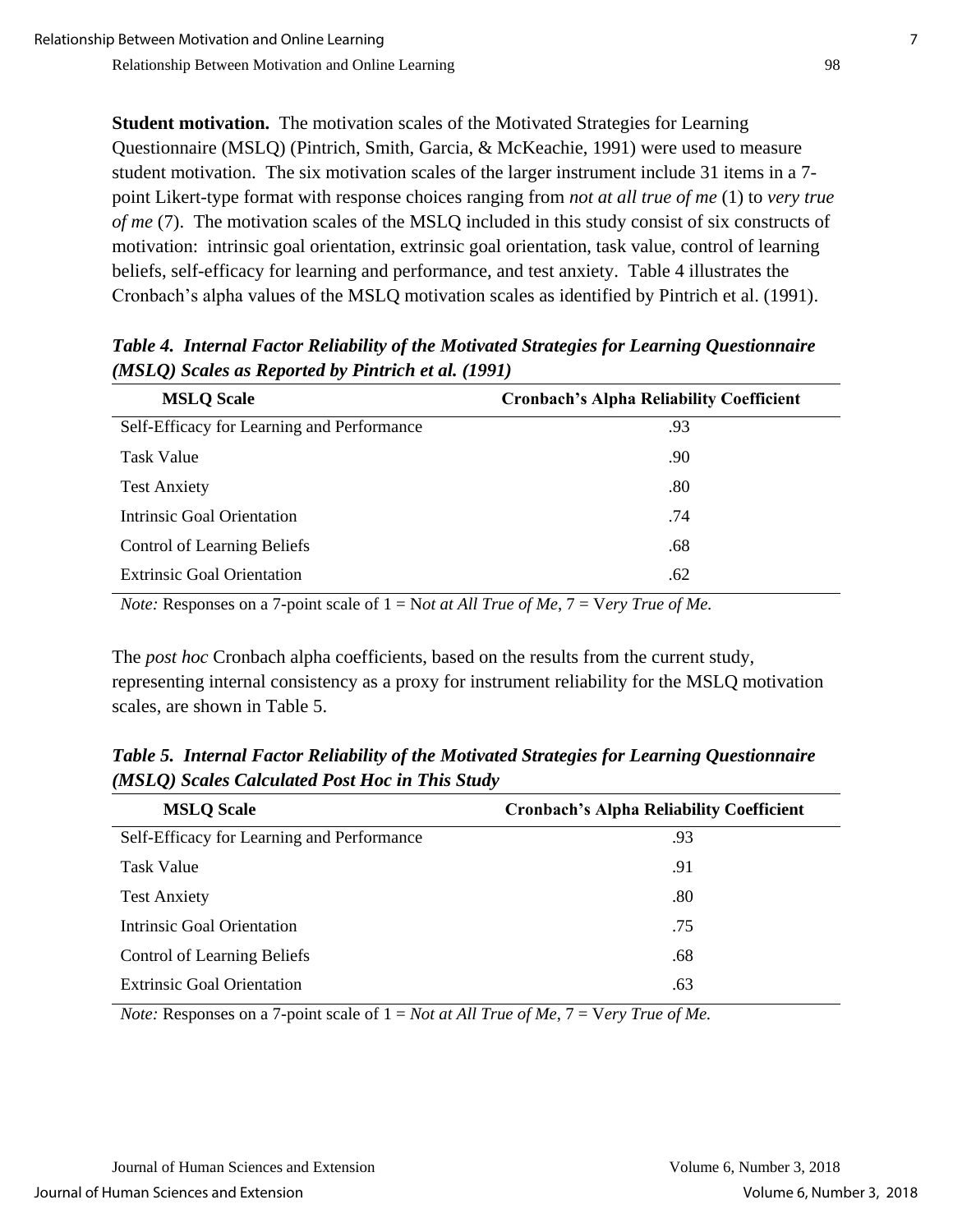#### **Findings**

Research objective one of this study was to determine the levels of online self-regulated learning of students enrolled in an online agriculture dual-enrollment course. Self-regulated learning was measured using the OSLQ-short form. Students had an overall self-regulated online learning mean score of 3.49 (*SD* = .45) on a 5-point scale. The dual-enrollment students were found to have the highest level of online self-regulated learning within the construct of goal setting (*M* = 3.65, *SD* = .66). Goal setting refers to concepts connected to setting standards and short and long-term goals to guide one's learning (Pintrich et al., 1991). Conversely, students scored the lowest in the construct of help seeking (*M* = 3.36, *SD* = .45). Table 6 provides average students' scores for each of the six constructs of online self-regulated learning.

| <b>OSLQ Construct</b>          |              | $\boldsymbol{M}$ | <b>SD</b> |
|--------------------------------|--------------|------------------|-----------|
| Goal Setting                   |              | 3.65             | 0.66      |
| <b>Environment Structuring</b> |              | 3.59             | 0.72      |
| Time Management                |              | 3.44             | 0.61      |
| Self-Evaluation                |              | 3.41             | 0.55      |
| <b>Task Strategies</b>         |              | 3.38             | 0.50      |
| Help Seeking                   |              | 3.36             | 0.57      |
|                                | Scale Total: | 3.49             | 0.45      |

*Table 6. Overall Self-Regulated Learning Scores by OSLQ Construct (N=130)*

*Note:* Responses on a 5-point scale of 1 = *Strongly Disagree*, 2 = *Disagree*, 3 = *Neither Agree nor Disagree*, 4 = *Agree*, 5 = *Strongly Agree.*

The second research objective of this study was to describe the level of self-identification by the students enrolled in an online agriculture dual-enrollment course with each of the motivation constructs (intrinsic goal orientation, extrinsic goal orientation, task value, control of learning beliefs, self-efficacy for learning and performance, and test anxiety) as a motivator for them in this class. The motivation scales of the larger MSLQ were used to collect the data from the student participants. These scales were in a 7-point Likert-type scale format with response choices ranging from *not at all true of me* (1) to *very true of me* (7). Of the six motivation constructs, students scored the highest in task value ( $M = 5.03$ ,  $SD = 1.07$ ) and extrinsic goal orientation ( $M = 5.02$ ,  $SD = .97$ ). On the other hand, students were motivated the least by test anxiety ( $M = 4.75$ ,  $SD = 1.22$ ). These data are shown in Table 7.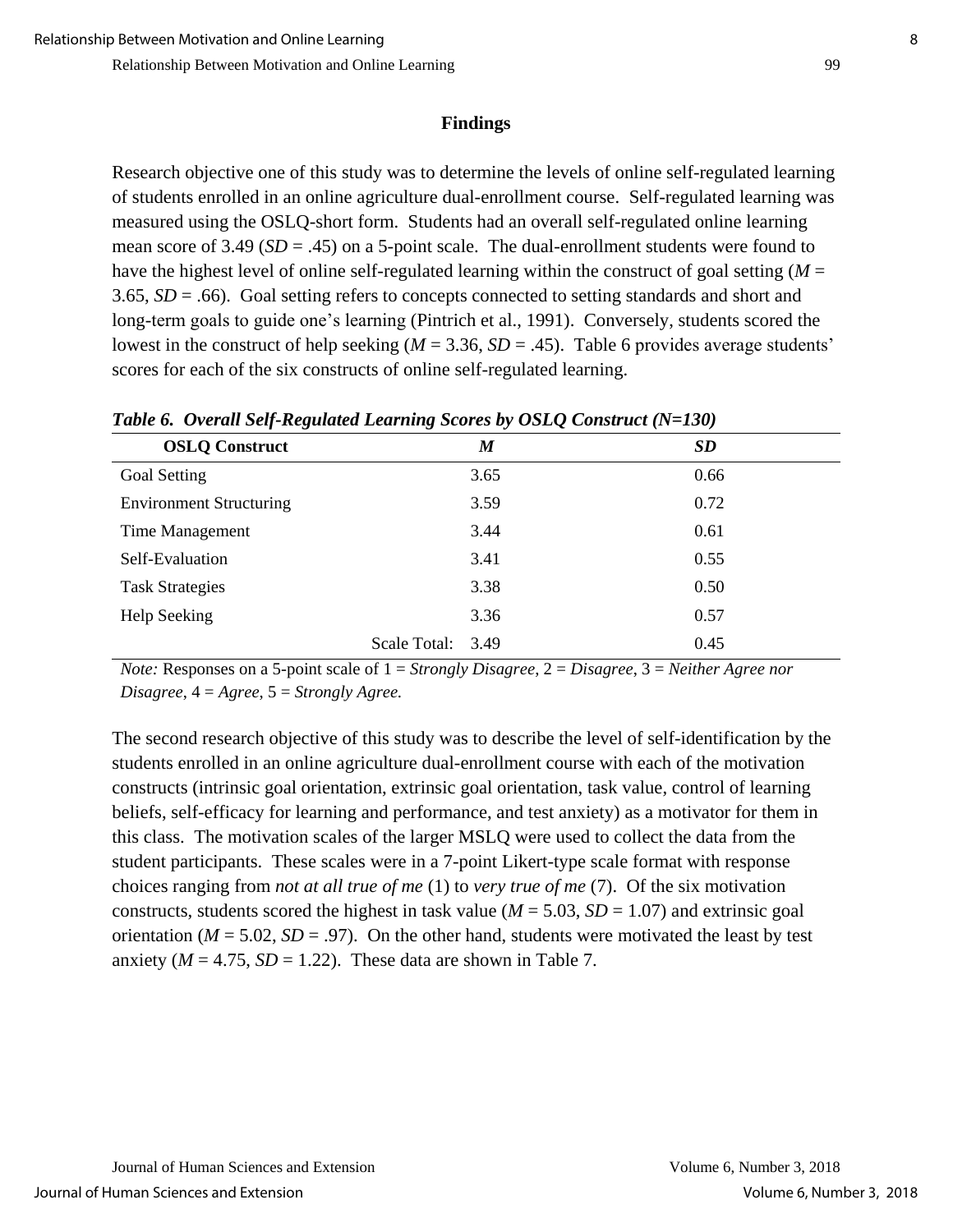| <b>Motivation Construct</b>                | M    | <b>SD</b> |
|--------------------------------------------|------|-----------|
| <b>Task Value</b>                          | 5.03 | 1.07      |
| <b>Extrinsic Goal Orientation</b>          | 5.02 | 0.97      |
| <b>Control of Learning Beliefs</b>         | 4.98 | 1.16      |
| Self-Efficacy for Learning and Performance | 4.95 | 1.10      |
| Intrinsic Goal Orientation                 | 4.87 | 1.03      |
| <b>Test Anxiety</b>                        | 4.75 | 1.22      |

*Table 7. Levels of Self-Identification with MSLQ Motivation Constructs of Online Agriculture Dual Enrollment Students (N = 130)*

*Note*: Responses on a 7-point scale of 1 = *Not at All True of Me*, 7 = V*ery True of Me.*

Research objective three of this study was to describe the strengths of the relationships between each of the motivation constructs of intrinsic goal orientation, extrinsic goal orientation, task value, control of learning beliefs, self-efficacy for learning and performance, and test anxiety and the students' online self-regulated learning scores.

Using Davis' (1971) scale for describing the strength of numerical correlation values, the results of the Pearson product-moment correlations (*r*) from this study indicated very strong associations between students' online self-regulated learning and the following motivation constructs: task value ( $r = .76$ ), self-efficacy for learning and performance ( $r = .76$ ), and intrinsic motivation ( $r = .76$ ) = .74). According to Davis' categories, extrinsic motivation (*r* = .68) and control of learning beliefs  $(r = .63)$  were substantially related to online self-regulated learning. All of these relationships were statistically significant at the  $p < .001$  level. A low association ( $r = .18$ ,  $p$ ) < .05) was found between online self-regulated learning and test anxiety. The correlational data are shown in Table 8.

|                           | <b>Motivation Construct</b>            |                          |                                       |                                       |                                  |                               |
|---------------------------|----------------------------------------|--------------------------|---------------------------------------|---------------------------------------|----------------------------------|-------------------------------|
| Variable                  | Task<br>Value                          | Self-<br><b>Efficacy</b> | <b>Intrinsic</b><br><b>Motivation</b> | <b>Extrinsic</b><br><b>Motivation</b> | <b>Control</b><br><b>Beliefs</b> | <b>Test</b><br><b>Anxiety</b> |
| Online Self-              | Pearson Product Moment Correlation (r) |                          |                                       |                                       |                                  |                               |
| <b>Regulated Learning</b> | $0.76***$                              | $0.76^{**}$              | $0.74***$                             | $0.68***$                             | $0.63***$                        | $0.18*$                       |

*Table 8. Correlations Among Motivation Constructs and Online Self-Regulated Learning*

 $\overline{\ast p}$  < .05,  $\overline{\ast p}$  < .001

### **Conclusions**

The first research objective of this study sought to determine the levels of online self-regulated learning of students enrolled in an online agriculture dual-enrollment course. Students in this study scored the highest in the construct of goal setting. This stands in contrast to similar studies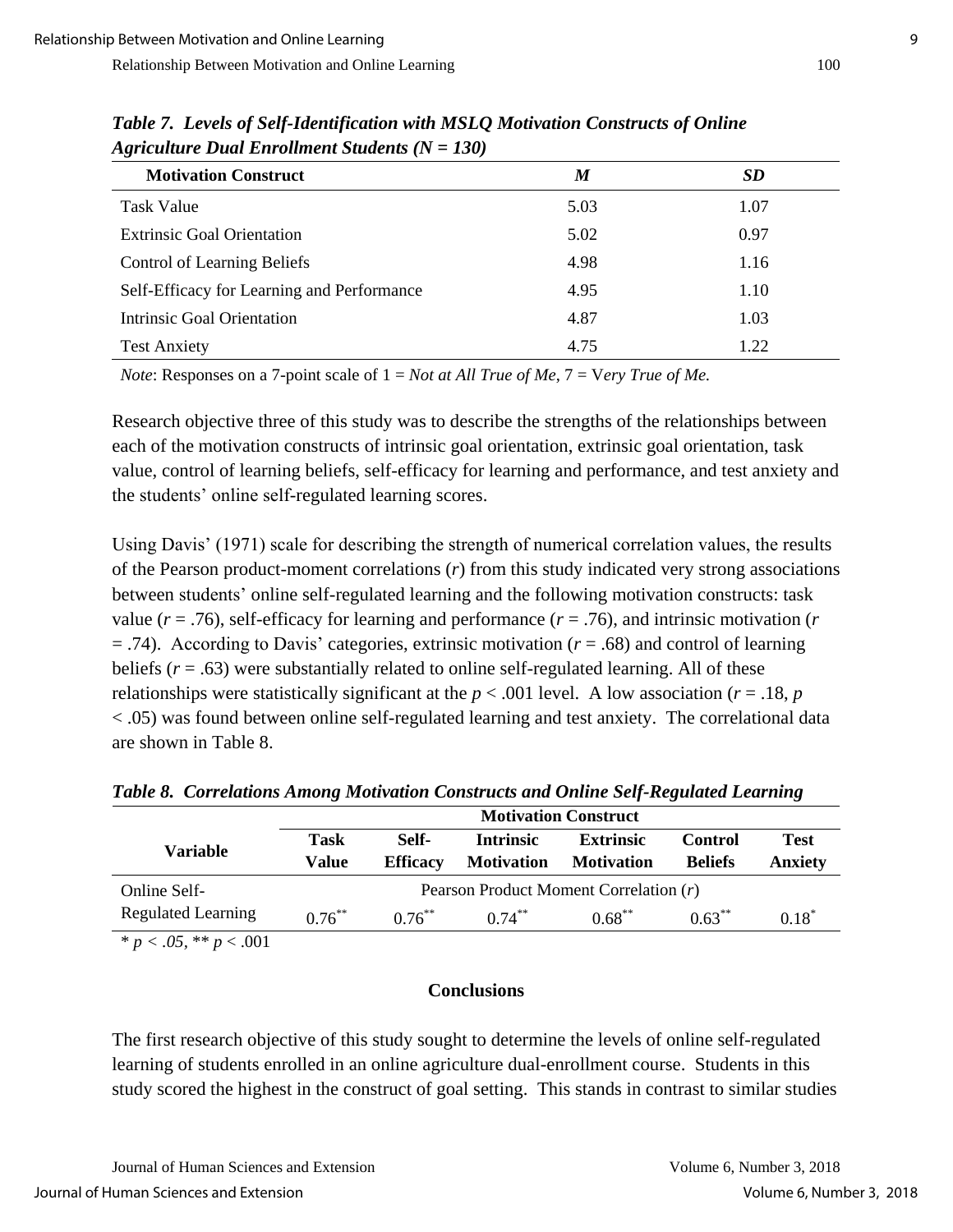(Chumbley et al., 2015; Davis & Neitzel, 2011) where students scored highest in environment structuring. With the less-structured schedule of traditional face-to-face courses, a conclusion may be made that the students in this online course set immediate and long-term goals to better meet academic goals.

Conversely, students indicated their lowest level of agreement within the construct of help seeking. Through experience in the online environment, students develop the skills to regulate their learning and thus know how to acquire the knowledge needed to be successful in this environment (Cunningham & Billingsley, 2003). The students in this study may not have yet developed those skills and may not know where to seek the information needed to be successful in the course. Therefore, these students should continue to work with their instructors or other trusted individuals to develop the knowledge and skills needed to seek the answers they require to meet their academic goals.

The second research objective was to describe the level of self-identification by the students enrolled in an online agriculture dual-enrollment course with each of the motivation constructs (intrinsic goal orientation, extrinsic goal orientation, task value, control of learning beliefs, selfefficacy for learning and performance, and test anxiety) as a motivator for them in this class. As shown in Table 7, the value of the task and extrinsic factors were the motivation constructs in which students showed the highest levels of agreement. In this case, students viewed the tasks as interesting, important, and useful (Pintrich et al., 1991). Since students in this course viewed the tasks as important and useful, it could be concluded that students were more likely to engage in coursework when it was perceived as helpful to their academic and career goals.

From the high scores in extrinsic motivation, several conclusions may be drawn and warrant investigation. Hartnett et al. (2011) identified patterns of extrinsic motivation and suggested that, while not necessarily a negative thing, students can be motivated to learn by factors other than learning for the sake of learning. Students in this course may have been motivated to engage in course activities simply to earn a good grade or because they felt compelled to learn to please their teacher or family. On the other hand, students may have been motivated by the identified regulation pattern of extrinsic motivation (Hartnett et al., 2011) because they saw the course as simply a component of their academic plan in pursuit of their future career goals.

Research objective three sought to describe the strengths of the relationships between each of the motivation constructs (intrinsic goal orientation, extrinsic goal orientation, task value, control of learning beliefs, self-efficacy for learning and performance, test anxiety) and the students' online self-regulated learning scores. Task value, self-efficacy for learning and performance, and intrinsic motivation had very strong relationships with online self-regulated learning. Substantial relationships existed between online self-regulated learning and extrinsic motivation and control of learning beliefs. Test anxiety had a low relationship with online self-regulated learning.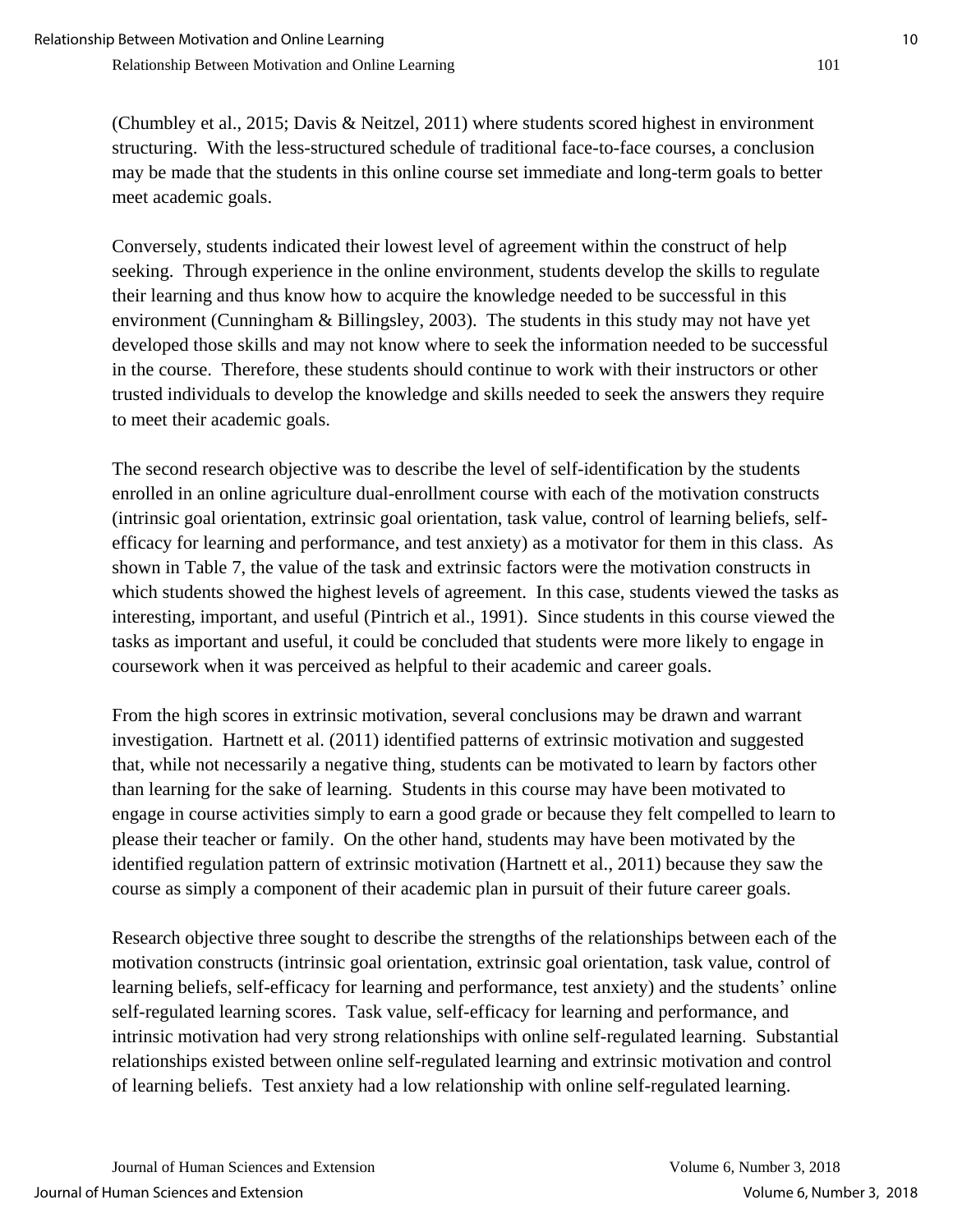The findings from the third objective lead to several possible conclusions. Not only did the students identify the highest motivator as task value, but the relationship between task value and online self-regulated learning was very strong. Task value is a pattern of extrinsic motivation that refers to how useful the students view the tasks in the course rather than the reasons why they are completing the tasks (Pintrich et al., 1991). Therefore, to ensure student engagement in coursework, it could be reasonably concluded that faculty should include meaningful tasks that students view as relevant to the course or themselves, personally.

Self-efficacy for learning and performance was also very strongly related to the students' online self-regulated learning scores. The mean online self-regulated learning score among the students in the course was 3.49 out of a possible high score of 5.00, suggesting the students were not highly self-regulated. This does not come as a surprise since the students were not experienced in distance education courses. As self-efficacy for learning and performance refers to one's perceived ability and confidence to perform a learning task (Pintrich et al., 1991), it can be concluded that the students had not yet completed enough online coursework to develop high perceptions of their abilities to succeed in this environment. Since confidence is built on prior experiences, as these students complete future online education activities, they will develop the skills needed to improve their abilities to successfully complete education in this format.

## **Implications and Recommendations**

The findings and conclusions from this study have implications for several stakeholders. First, distance education faculty can use these findings to improve instruction by including relevant educational tasks in their courses. As students are more likely to engage in coursework when they perceive it to be relevant, it is imperative that course developers include meaningful tasks from which students can build their knowledge base.

Faculty and instructors of distance education courses should be proactive with new students regarding the strategies needed to be successful in the online environment. Self-efficacy has been shown to be positively related to student engagement and performance (Pintrich & DeGroot, 1990). Students who believe they are capable are more likely to be self-regulating in terms of metacognitive strategies and are more likely to persist at difficult tasks (Pintrich & DeGroot, 1990). Specifically, students should be provided with examples of resources to consult when information is needed or assistance is required. Furthermore, students should be taught how to analyze their learning through meta-analysis procedures that assess their learning to determine strengths and weaknesses to mitigate the inherent isolation of the online environment. Although the students in this study were not specifically deficient in their ability to manage their time, emphasis should be placed on assisting students in the further development of the skills needed to be more cognizant of the management requirements needed in an online program.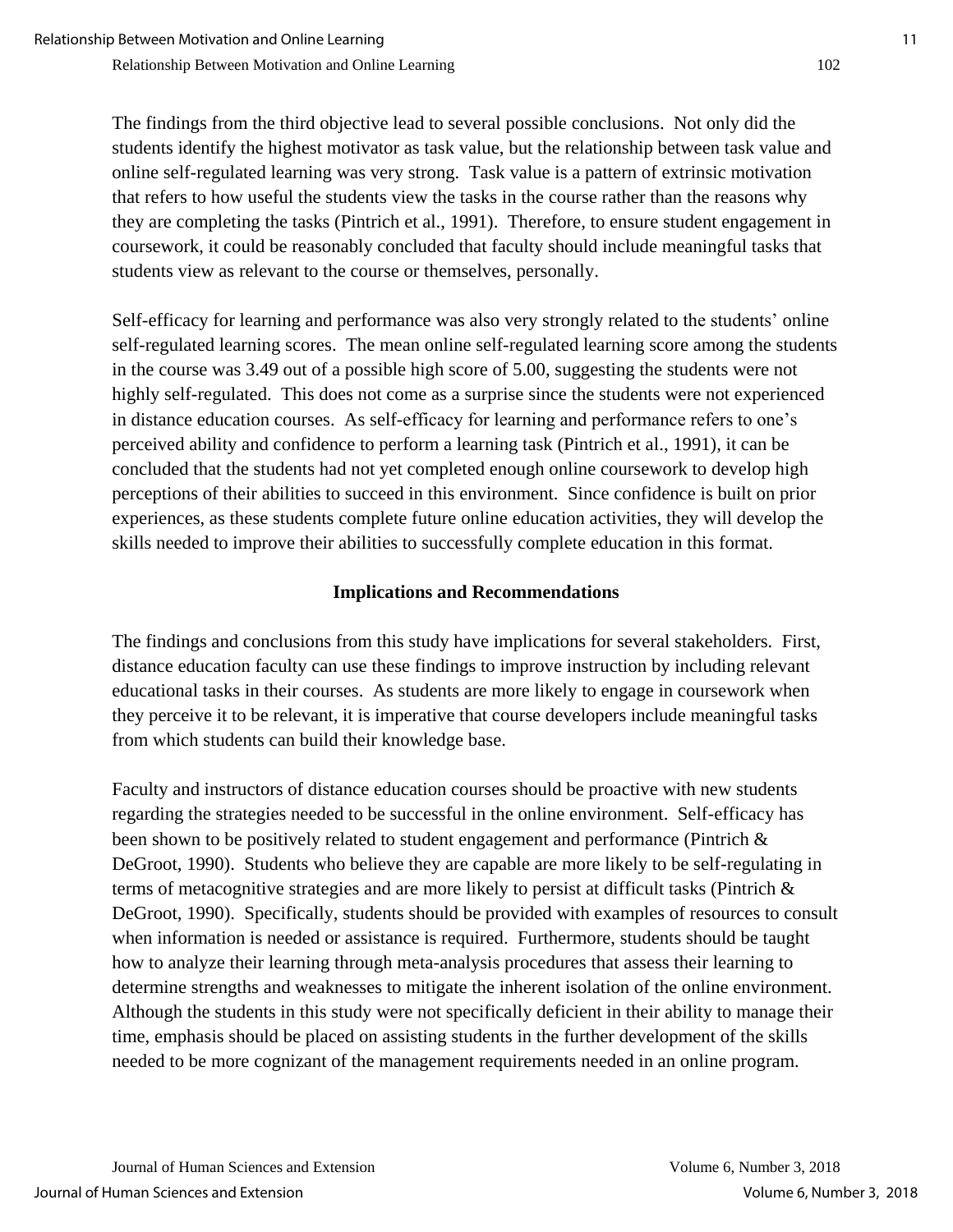Intrinsic motivation and task value have important relationships with self-regulated learning. Students who are more intrinsically motivated are more likely to be engaged in the coursework and implement more self-regulated processes to manage their learning. Furthermore, students who are intrinsically engaged in the coursework are more interested in the content and view the tasks in which they are engaged as more valuable (Pintrich & DeGroot, 1990). It is recommended that faculty or instructors socialize students' intrinsic value for academics through valuable learning tasks. As teachers implement more valuable learning tasks, students will be more engaged in the course, not necessarily because it will lead to higher grades, but because it may lead to more cognitive engagement in the online environment.

Eccles (1983) indicated that intrinsic motivation was tied to students' choice of future math courses. Additionally, Pintrich and DeGroot (1990) reported that intrinsic value was an important component of students' choice regarding engagement in academic work. As found in this study, intrinsic motivation was very strongly related to online self-regulated learning. This finding is especially important to agricultural education. It is recommended that faculty and instructors in agriculture implement strategies to increase student's intrinsic motivation to learn agriculture concepts by incorporating valuable learning tasks in the online environment to motivate students to pursue additional agriculture coursework. In addition, by incorporating the use of goal setting before and upon the conclusion of an online course, students will be able to complete a self-evaluation of their learning (Chumbley et al., 2015).

Problem-based learning and authentic assessments have been shown to aid in the development of self-regulated learning (Iran-Nejad & Chissom, 1992). As these methods are more practical and engaging to the students, course developers are encouraged to incorporate these methods in the online environment. It is further recommended that researchers investigate the use of problembased and authentic assessments and their relationship to intrinsic motivation and task value in the online environment. To improve student engagement within the multiplatform nature of hybrid online environments, course developers and researchers are also encouraged to investigate the use of team-based learning approaches within the online environment.

Recently, enrollment in online courses has steadily increased at the secondary and postsecondary levels. Therefore, it would also benefit preservice teachers if teacher educators would implement online course methodology into teaching methods courses. One cannot expect preservice teachers to inherently understand the nuances of teaching online simply because of prior enrollment in distance courses. Including a set of best practices in teacher preparation programs will enable future teachers to develop the skills needed to teach their students in the virtual environment.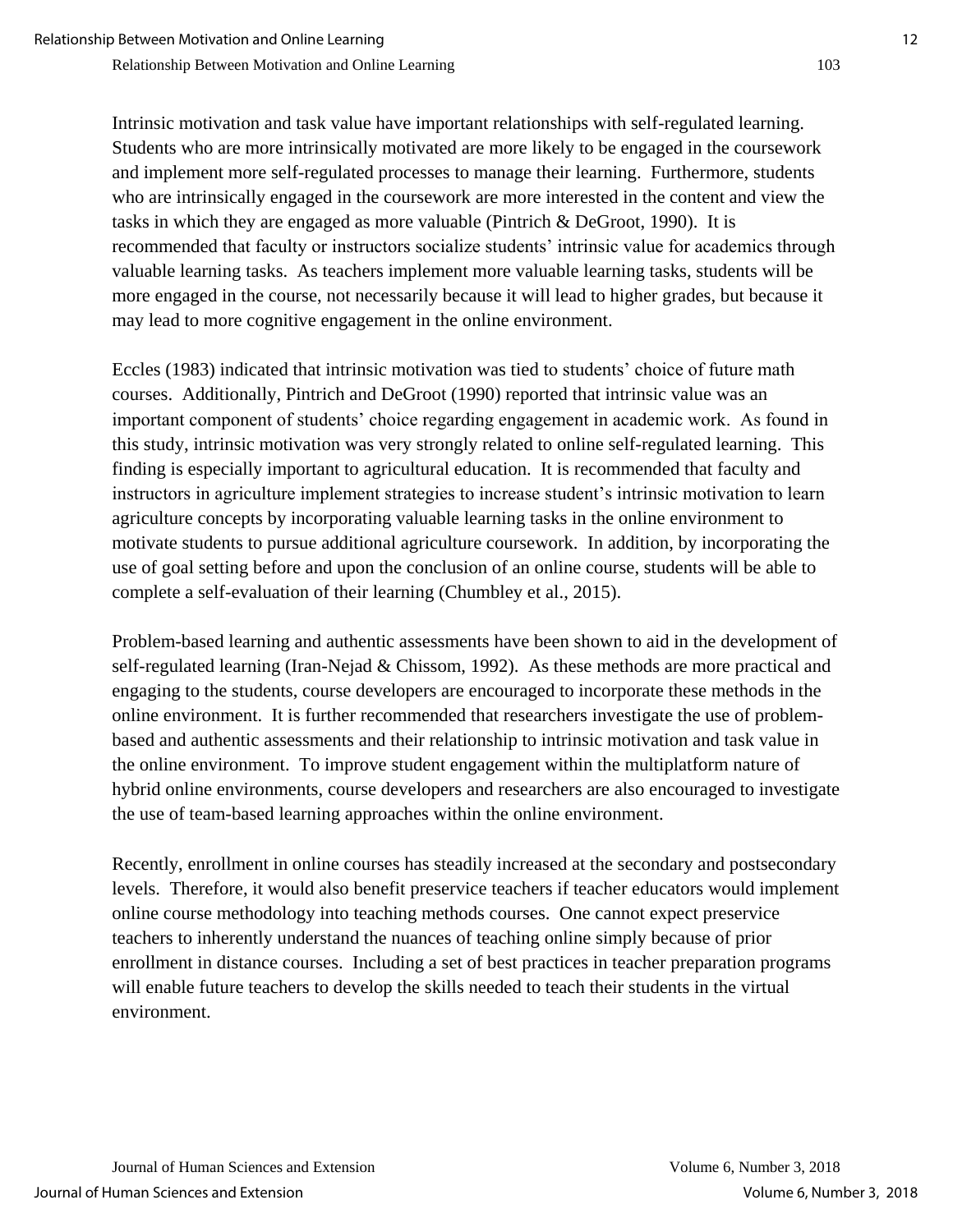#### **References**

- Allen, I. E., & Seaman, J. (2014). *Grade change: Tracking online education in the United States.*  Wellesley, MA: Babson Survey Research Group and Quahog Research Group.
- Andrade, M. S., & Bunker, E. L. (2009). A model for self-regulated distance language learning. *Distance Education, 30*(1), 47–61. doi:10.1080/01587910902845956
- Artino, A. R. (2009). Think, feel, act: Motivational and emotional influences on military students' online academic success. *Journal of Computing in Higher Education*, *21*(2), 146–166. doi:10.1007/s12528-009-9020-9
- Bandura, A. (1997). *Self-efficacy: The exercise of control.* New York, NY: W. H. Freeman and Company.
- Barak, M., Watted, A., & Haick, H. (2016). Motivation to learn in massive open online courses: Examining aspects of language and social engagement. *Computers & Education, 94*, 49– 60. doi:10.1016/j.compedu.2015.11.010
- Barnard, L., Lan, W. Y., To, Y. M., Paton, V. O., & Lai, S. (2009). Measuring self-regulation in online and blended learning environments. *Internet and Higher Education, 12*, 1–6. doi:10.1016/j.iheduc.2008.10.005
- Barnard, L., Paton, V. O., & Lan, W. Y. (2008). Online self-regulatory learning behaviors as a mediator in the relationship between online course perceptions with achievement. *International Review of Research in Open and Distributed Learning*, *9*(2), 1–11. doi:10.19173/irrodl.v9i2.516
- Bell, P. D. (2006). Can factors related to self-regulated learning and epistemological beliefs predict learning achievement in undergraduate asynchronous web-based courses? *Perspectives in Health Information Management, 3*(7), 1–17.
- Brophy, J. (2008). Developing students' appreciation for what is taught in school*. Educational Psychologist, 43*(3), 132–141. doi:10.1080/00461520701756511
- Chang, C, Liu, E. Z., Sung, H., Lin, C., Chen, N., & Cheng, S. (2014). Effects of online college students' internet self-efficacy on learning motivation and performance. *Innovations in Education and Teaching International, 51*(4), 366–377. doi:10.1080/14703297.2013.771 429
- Chumbley, S. B., Haynes, J. C., & Hainline, M. (2015). Self-regulated learning in an online agriculture course. Proceedings from *the AAAE Western Research Conference* (pp. 207– 224), Corvallis, OR.
- Chung, M. (2000). The development of self-regulated learning. *Asia Pacific Education Review*, *1*(1), 55–66. doi:10.1007/BF03026146
- Cunningham, C. A., & Billingsley, M. (2003). Curriculum webs: A practical guide to weaving the web into teaching and learning. Boston, MA: Allyn and Bacon.
- Davis, D. S., & Neitzel, C. (2011). A self-regulated learning perspective on middle grades classroom assessment. *Journal of Educational Research, 104*(3), 202–215. doi:10.1080/00220671003690148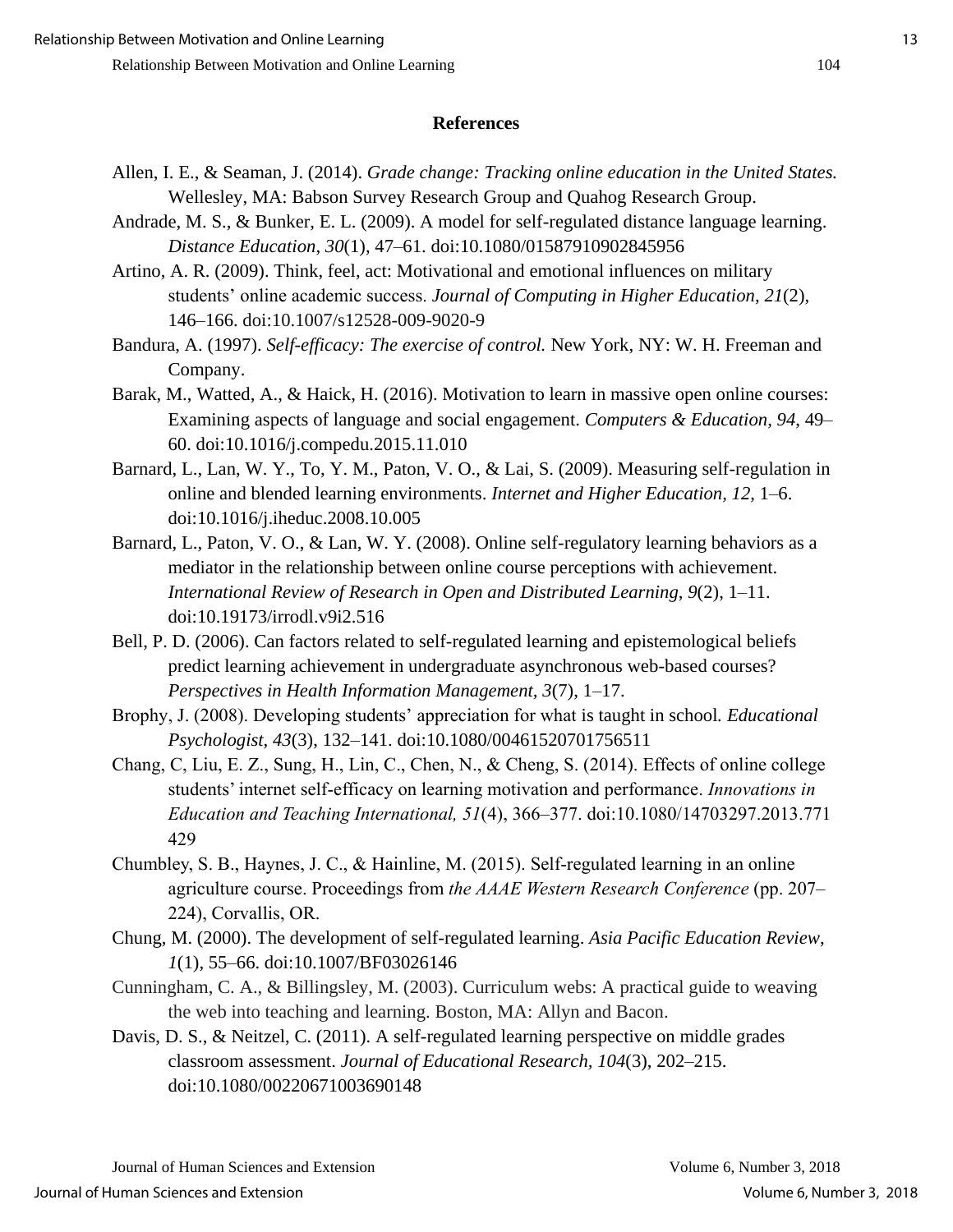Davis, J. A. (1971). *Elementary survey analysis*. Englewood Cliffs, NJ: Prentice-Hall

- Deci, E. L., Koestner, R., & Ryan, R. M. (2001). Extrinsic rewards and intrinsic motivation in education: Reconsidered once again. *Review of Educational Research, 71*(1), 1–27. doi:10.3102/00346543071001001
- Deci, E. L., & Ryan, R. M. (1985). *Intrinsic motivation and self-determination in human behavior.* New York, NY: Plenum.
- Eccles, J. (1983). Expectancies, values and academic behaviors. In J. T. Spence (Ed.), *Achievement and achievement motives* (pp. 75–146). San Francisco, CA: W. H. Freeman and Company.
- Harrell, I. L., II. (2008). Increasing the success of online students. *Inquiry*, *13*(1), 36–44.
- Hart, C. (2012). Factors associated with student persistence in an online program of study: A review of the literature. *Journal of Interactive Online Learning, 11*(1), 19–42.
- Hartnett, M., St. George, A., & Dron, J. (2011). Examining motivation in online distance learning environments: Complex, multifaceted, and situation-dependent. *The International Review of Research in Open and Distributed Learning, 12*(6), 20–38.
- Hew, K. F., & Cheung, W. S. (2014). Students' and instructors' use of massive open online courses (MOOCs): Motivations and challenges. *Educational Research Review, 12*(2014), 45–58. doi:10.1016/j.edurev.2014.05.001
- Hobgood, B. E. (2007). *Perceptions of motivation, enjoyment, and learning from online discussions by North Carolina high school students in online, advanced placement psychology courses* (Unpublished doctoral dissertation). University of North Carolina, Chapel Hill, NC.
- Iran-Nejad, A., & Chissom, B. (1992). Contributions of active and dynamic self-regulation to learning. *Innovative Higher Education*, *17*(2), 125–136. doi:10.1007/BF00917134
- Mega, C., Ronconi, L., & De Beni, R. (2014). What makes a good student? How emotions, selfregulated learning, and motivation contribute to academic achievement. *Journal of Educational Psychology, 106*(1), 121–131. doi:10.1037/a0033546
- Nunnally, J. C. (1978). *Psychometric theory* (2nd ed.). New York, NY: McGraw-Hill.
- Peterson, C., Maier, S. F., & Seligman, M. E. P. (1993). *Learned helplessness: A theory for the age of personal control*. New York, NY: Oxford University Press.
- Pintrich, P. R. (2000). The role of goal orientation in self-regulated learning. In M. Boekaerts, P. Pintrich, & M. Zeidner (Eds.), *Handbook of self-regulation* (pp. 452-501). San Diego, CA: Academic Press.
- Pintrich, P. R., & DeGroot, E. V. (1990). Motivational and self-regulated learning components of classroom academic performance. *Journal of Educational Psychology, 82*(1), 33–40. doi:10.1037/0022-0663.82.1.33
- Pintrich, P. R., Marx, R. W., & Boyle, R. A. (1993). Beyond cold conceptual change: The role of motivational beliefs and classroom contextual factors in the process of conceptual change. *Review of Educational Research, 63*(2), 167–199. doi:10.3102/00346543063002 167